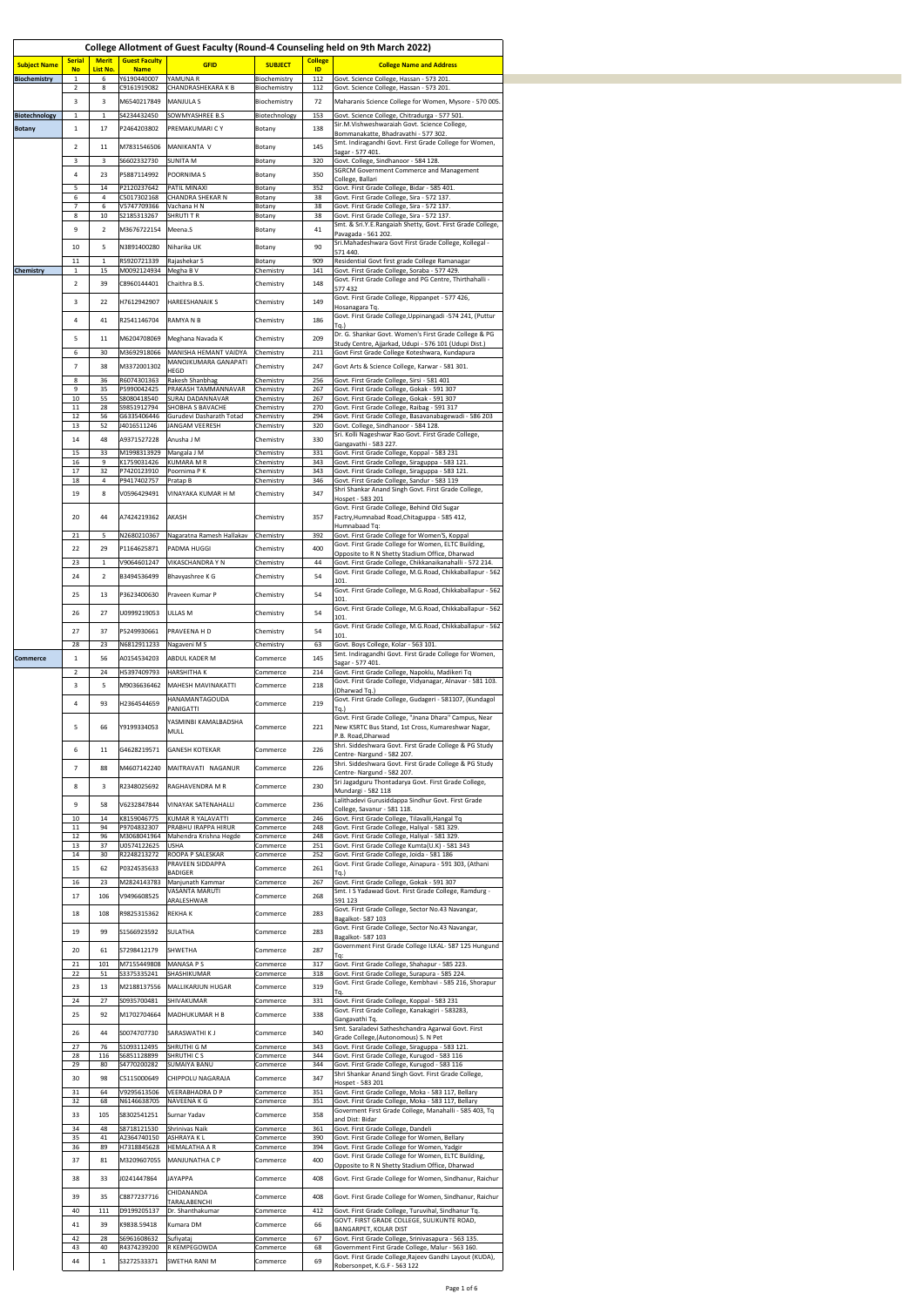| <b>Subject Name</b> | <b>Serial</b><br><b>No</b> | <b>Merit</b><br>List No. | <b>Guest Faculty</b><br><b>Name</b> | <b>GFID</b>                         | <b>SUBJECT</b>         | <b>College</b><br>ID | <b>College Name and Address</b>                                                                                |
|---------------------|----------------------------|--------------------------|-------------------------------------|-------------------------------------|------------------------|----------------------|----------------------------------------------------------------------------------------------------------------|
|                     | 45                         | 10                       | S6178229019                         | <b>SHASHIKALA</b>                   | Commerce               | 69                   | Govt. First Grade College, Rajeev Gandhi Layout (KUDA),<br>Robersonpet, K.G.F - 563 122                        |
|                     | 46                         | 18                       | L9969940463                         | Lakshmi Devi                        | Commerce               | 69                   | Govt. First Grade College, Rajeev Gandhi Layout (KUDA),<br>Robersonpet, K.G.F - 563 122                        |
|                     | 47                         | 19                       | S4376020734                         | <b>SWAPNA V</b>                     | Commerce               | 69                   | Govt. First Grade College, Rajeev Gandhi Layout (KUDA),                                                        |
|                     | 48                         | 50                       | A4933412330                         | <b>ASHA S</b>                       | Commerce               | 70                   | Robersonpet, K.G.F - 563 122<br>Govt. First Grade College, Bangaru Tirupati - 563 116,                         |
|                     | 49                         | 26                       | V6365623545                         | <b>VEERESH</b>                      | Commerce               | 916                  | Hulkur Village, Bangarpet<br>Residential Govt. First Grade College, Kavithala, Manvi                           |
| <b>Computer</b>     |                            |                          |                                     |                                     | Computer               |                      | Tq. Raichur Dist<br>Govt. First Grade College, Malleshwaram - 560 012,                                         |
| <b>Science</b>      | $\mathbf{1}$               | 111                      | S3819501576                         | <b>SHILPAR</b>                      | Science<br>Computer    | 13                   | Bangalore.                                                                                                     |
|                     | $\overline{2}$             | 102                      | S0398401242                         | <b>SHUBHA G</b>                     | Science                | 371                  | Govt. First Grade College, T.Dasarahalli                                                                       |
|                     | 3                          | 74                       | J4160032375                         | Jayalakshmi KU                      | Computer<br>Science    | 100                  | Govt. First Grade College, K.R.Pet - 571 426.                                                                  |
|                     | 4                          | 18                       | S2807119380                         | Srinedhi N .S.                      | Computer<br>Science    | 108                  | Govt. First Grade College, K.R.Sagara - 571 607,<br>Srirangapatna Tq.                                          |
|                     | 5                          | 95                       | V1411824006                         | <b>VIDYA H K</b>                    | Computer<br>Science    | 116                  | Govt. First Grade College, Holenarasepura - 573 211.                                                           |
|                     | 6                          | 13                       | C9410528417                         | Chaithra H V                        | Computer               | 119                  | GOVERNMENT FIRST GRADE COLLEGE, SAKLESHPUR-                                                                    |
|                     | 7                          | 10                       | V3367615916                         | <b>VARSHITHA</b>                    | Science<br>Computer    | 121                  | 573134 HASSAN DIST<br>Y.D.D Govt. First Grade College, Belur - 573 115.                                        |
|                     | 8                          | 31                       | G0683824556                         |                                     | Science<br>Computer    |                      |                                                                                                                |
|                     |                            |                          |                                     | <b>GEETHANJALI R G</b>              | Science<br>Computer    | 124                  | Govt. First Grade College, Channarayapatna - 573 116.<br>Govt. First Grade College, Udaypura, Chennarayapatna  |
|                     | 9                          | 78                       | A5121513623                         | Aasim Jamsheer                      | Science                | 130                  | Ta.<br>Sir.M.Vishweshwaraiah Govt. Science College,                                                            |
|                     | 10                         | 14                       | S9589001880                         | Shivamurthy N                       | Computer<br>Science    | 138                  | Bommanakatte, Bhadravathi - 577 302.                                                                           |
|                     | 11                         | 8                        | S4745306226                         | <b>SUNIL DN</b>                     | Computer<br>Science    | 139                  | Govt. First Grade College, Shikaripura - 577 427.                                                              |
|                     | 12                         | 58                       | N9303323454                         | <b>NAMITHA H S</b>                  | Computer<br>Science    | 147                  | Govt. First Grade College, Shimoga - 577 201                                                                   |
|                     | 13                         | 76                       | S5991524391                         | <b>SOUMYA MOTALLI</b>               | Computer               | 147                  | Govt. First Grade College, Shimoga - 577 201                                                                   |
|                     | 14                         | 80                       | S3184530659                         | <b>SHREYANKA Y M</b>                | Science<br>Computer    | 147                  | Govt. First Grade College, Shimoga - 577 201                                                                   |
|                     |                            |                          |                                     |                                     | Science<br>Computer    |                      | Govt. First Grade College, Frazer Town, Bangalore - 560                                                        |
|                     | 15                         | 38                       | B0914135050                         | <b>Bharati</b>                      | Science<br>Computer    | 15                   | 005<br>Sri. Basaveshwara Govt. First Grade College, Mayakonda -                                                |
|                     | 16                         | 6                        | M9092338838                         | Madhumati B Tirakappanava           | Science                | 163                  | 577 534.                                                                                                       |
|                     | 17                         | 49                       | S0886110175                         | <b>SATHYA M</b>                     | Computer<br>Science    | 17                   | Govt. First Grade College, Hosur Road - 560 030, Sarjapur                                                      |
|                     | 18                         | 21                       | U1999318397                         | <b>UMAPATHI</b><br>SHAVALIGEPPANAVA | Computer<br>Science    | 171                  | Govt. First Grade College, Sante Bennur - 577 552,<br>Channagiri Tq.                                           |
|                     | 19                         | 15                       | D2951028251                         | Donald Prakash Pinto                | Computer               | 179                  | Govt. First Grade College, Kadur - 577 548.                                                                    |
|                     | 20                         | 107                      | S8147807452                         | <b>SUJATA</b>                       | Science<br>Computer    | 19                   | Govt. First Grade College, Varthur - 560 087, Bangalore                                                        |
|                     |                            |                          |                                     |                                     | Science<br>Computer    |                      | East                                                                                                           |
|                     | 21                         | 82                       | L9634922356                         | <b>LIDWIN L P</b>                   | Science<br>Computer    | 195                  | Govt. First Grade College, Puttur - 574 201<br>DR. P. DAYANANDA PAI- P. SATHISHA PAI GOVERNMENT                |
|                     | 22                         | $\mathbf{1}$             | A4383501046                         | <b>ASHWINI N</b>                    | Science                | 197                  | FIRST GRADE COLLEGE MANGALORE                                                                                  |
|                     | 23                         | 70                       | C9041504491                         | CHAITHRA.M.AIL                      | Computer<br>Science    | 197                  | DR. P. DAYANANDA PAI- P. SATHISHA PAI GOVERNMENT<br>FIRST GRADE COLLEGE MANGALORE                              |
|                     | 24                         | 101                      | A8405301938                         | Ahammad khaleel                     | Computer<br>Science    | 207                  | Govt. First Grade College, Thenkanidiyur, Udupi - 576 106                                                      |
|                     | 25                         | 42                       | B9511633004                         | Bindya N Kotian                     | Computer               | 209                  | Dr. G. Shankar Govt. Women's First Grade College & PG                                                          |
|                     | 26                         | 43                       | S6541716573                         | SOWMYA                              | Science<br>Computer    | 209                  | Study Centre, Ajjarkad, Udupi - 576 101 (Udupi Dist.)<br>Dr. G. Shankar Govt. Women's First Grade College & PG |
|                     |                            |                          |                                     |                                     | Science<br>Computer    |                      | Study Centre, Ajjarkad, Udupi - 576 101 (Udupi Dist.)<br>Dr. G. Shankar Govt. Women's First Grade College & PG |
|                     | 27                         | 48                       | S8900111739                         | <b>SANGEETHA KAMATH</b>             | Science<br>Computer    | 209                  | Study Centre, Ajjarkad, Udupi - 576 101 (Udupi Dist.)<br>Dr. G. Shankar Govt. Women's First Grade College & PG |
|                     | 28                         | 51                       | S7397411486                         | Sukanya B K                         | Science                | 209                  | Study Centre, Ajjarkad, Udupi - 576 101 (Udupi Dist.)                                                          |
|                     | 29                         | 22                       | K7892608906                         | <b>KAVANA H S</b>                   | Computer<br>Science    | 213                  | Govt. First Grade College, Kushalanagar - 571 234,<br>Somwarpet Tq                                             |
|                     | 30                         | $\overline{2}$           | S6604121777                         | SATHYAVATHI D H                     | Computer<br>Science    | 26                   | Govt. First Grade College, Nelamangala - 562 123                                                               |
|                     | 31                         | 81                       | K4188447391                         | <b>KAVERI SIDDANNA</b><br>PADAGATTI | Computer<br>Science    | $\overline{3}$       | Government Ramnarayan Chellaram College of<br>Commerce & Management                                            |
|                     | 32                         | 65                       | S4968501571                         | Srilaxmi katta                      | Computer               | 323                  | Devanampriya Ashoka Govt. Frist Grade College, Maski -                                                         |
|                     | 33                         | 85                       | S0135217095                         | SHIVAMALA.R                         | Science<br>Computer    | 35                   | 584 124<br>Govt. First Grade College, Harohalli - 562 112, Kanakapura                                          |
|                     |                            |                          |                                     |                                     | Science<br>Computer    |                      | Тq.                                                                                                            |
|                     | 34                         | 26                       | K5715605231                         | <b>K SUDHA</b>                      | Science                | 367                  | Govt. First Grade College, Basavanagudi, Bangalore                                                             |
|                     | 35                         | 20                       | A0382300641                         | Ashwini DR                          | Computer<br>Science    | 4                    | SMT. VHD CENTRAL INSTITUTE OF HOME SCIENCE                                                                     |
|                     | 36                         | 106                      | Y5778543630                         | YAMUNA T                            | Computer<br>Science    | 405                  | Govt. First Grade College for Women, Pavagada, Tumkur<br>Τq                                                    |
|                     | 37                         | 115                      | P7914130646                         | Pavan kumar R                       | Computer<br>Science    | 41                   | Smt. & Sri.Y.E.Rangaiah Shetty, Govt. First Grade College,<br>Pavagada - 561 202.                              |
|                     | 38                         | 39                       | R0225608826                         | <b>RASHMIB</b>                      | Computer               | 45                   | B.M.S Govt. First Grade College, Huliyar - 572 218.                                                            |
|                     | 39                         | 113                      | N2754538459                         |                                     | Science<br>Computer    | 5                    | (Chikkanaikanahalli Tq.)<br>Government Science College Autonomous, Nrupathunga                                 |
|                     |                            |                          |                                     | Nisarga D R                         | Science<br>Computer    |                      | Road, Bangalore - 560 001.                                                                                     |
|                     | 40                         | 94                       | V2024933453                         | <b>VARADA RAJULU K</b>              | Science                | 63                   | Govt. Boys College, Kolar - 563 101.                                                                           |
|                     | 41                         | 24                       | B1023205245                         | <b>BHAVYAN</b>                      | Computer<br>Science    | 65                   | Govt. Womens College, Kolar - 563 101.                                                                         |
|                     | 42                         | 28                       | 19071435849                         | INDUMATHI.E                         | Computer<br>Science    | 65                   | Govt. Womens College, Kolar - 563 101.                                                                         |
|                     | 43                         | 35                       | S7128301505                         | Shilpa T                            | Computer<br>Science    | 65                   | Govt. Womens College, Kolar - 563 101.                                                                         |
|                     | 44                         | 104                      | S7017326662                         | <b>SUREHSA V M</b>                  | Computer               | 65                   | Govt. Womens College, Kolar - 563 101.                                                                         |
|                     |                            |                          |                                     |                                     | Science<br>Computer    |                      | Govt. First Grade College, Vijayanagar, Bangalore - 560                                                        |
|                     | 45                         | 47                       | D1988600257                         | Deepavati<br>VINAYAKA VISHWANATHA   | Science<br>Computer    | 8                    | 104<br>Govt. First Grade College, K.R.Puram, Bangalore - 560                                                   |
|                     | 46                         | 9                        | V5421716136                         | JOL                                 | Science                | 9                    | 036.                                                                                                           |
|                     | 47                         | 30                       | M8161201998                         | Mamatha R                           | Computer<br>Science    | 9                    | Govt. First Grade College, K.R.Puram, Bangalore - 560<br>036.                                                  |
|                     | 48                         | 52                       | M6712400607                         | MADHUN                              | Computer<br>Science    | 9                    | Govt. First Grade College, K.R.Puram, Bangalore - 560<br>036.                                                  |
|                     | 49                         | 56                       | M5425131660                         | MAHANTESH RADDERATTI                | Computer<br>Science    | 9                    | Govt. First Grade College, K.R.Puram, Bangalore - 560<br>036.                                                  |
|                     | 50                         | 84                       | V9003332370                         | Veena S                             | Computer               | 9                    | Govt. First Grade College, K.R.Puram, Bangalore - 560                                                          |
|                     | 51                         | 96                       | P9921337198                         | PIKKILI SREENIVASULU                | Science<br>Computer    | 9                    | 036.<br>Govt. First Grade College, K.R.Puram, Bangalore - 560                                                  |
|                     |                            |                          |                                     |                                     | Science<br>Computer    |                      | 036.                                                                                                           |
|                     | 52                         | 29                       | K4047308943                         | Kavya N                             | Science                | 92                   | Govt. First Grade College, Chamarajnagar - 571 313.                                                            |
|                     | 53                         | 75                       | A6499849712                         | <b>ANJANA</b>                       | Computer<br>Science    | 923                  | Residential Govt. First Grade College, THALABALA, Koppal<br>Dist.                                              |
|                     | 54                         | 66                       | C4652830331                         | <b>CHETHAN G A</b>                  | Computer<br>Science    | 93                   | Govt. First Grade College, Yelandur - 571 441                                                                  |
|                     | 55                         | 33                       | C0327521148                         | <b>CHETHANKUMAR MK</b>              | Computer               | 97                   | Govt. College, Mandya - 571 401.                                                                               |
|                     | 56                         | 63                       | A3889724862                         | <b>ARCHANA V P</b>                  | Science<br>Computer    | 97                   | Govt. College, Mandya - 571 401.                                                                               |
|                     | 57                         |                          |                                     |                                     | Science<br>Computer    |                      |                                                                                                                |
|                     |                            | 69                       | S8827418594                         | SUMA.R.                             | Science                | 97                   | Govt. College, Mandya - 571 401.<br>VANI SAKKARE GOVERNMENT FIRST GRADE COLLEGE,                               |
| <b>Criminology</b>  | $\mathbf{1}$               | $\mathbf{1}$             | R9174349196                         | RUDRAPPA CHALAWADI                  | Criminology            | 161                  | <b>HIRIYUR</b>                                                                                                 |
| <b>Economics</b>    | $\mathbf{1}$               | 8                        | S9491320941                         | SANTHOSHKUMAR                       | Economics              | 923                  | Residential Govt. First Grade College, THALABALA, Koppal<br>Dist.                                              |
|                     | $\overline{2}$<br>3        | 12<br>2                  | M9002302005<br>L4117819487          | MANJUNATHA U<br>LAXYAPATI E T       | Economics<br>Economics | 155<br>169           | Govt. First Grade College, Molkalmuru - 577 535.<br>Govt. First Grade College, Harapanahalli - 583 131         |
|                     | 4                          | $\mathbf{1}$             | S7250822775                         | <b>SANTOSHKUMAR S</b>               | Economics              | 225                  | Govt. First Grade College, Annigeri - 582 201, Navalgund                                                       |
|                     |                            |                          |                                     | HAMPANNANA                          |                        |                      | Tq.                                                                                                            |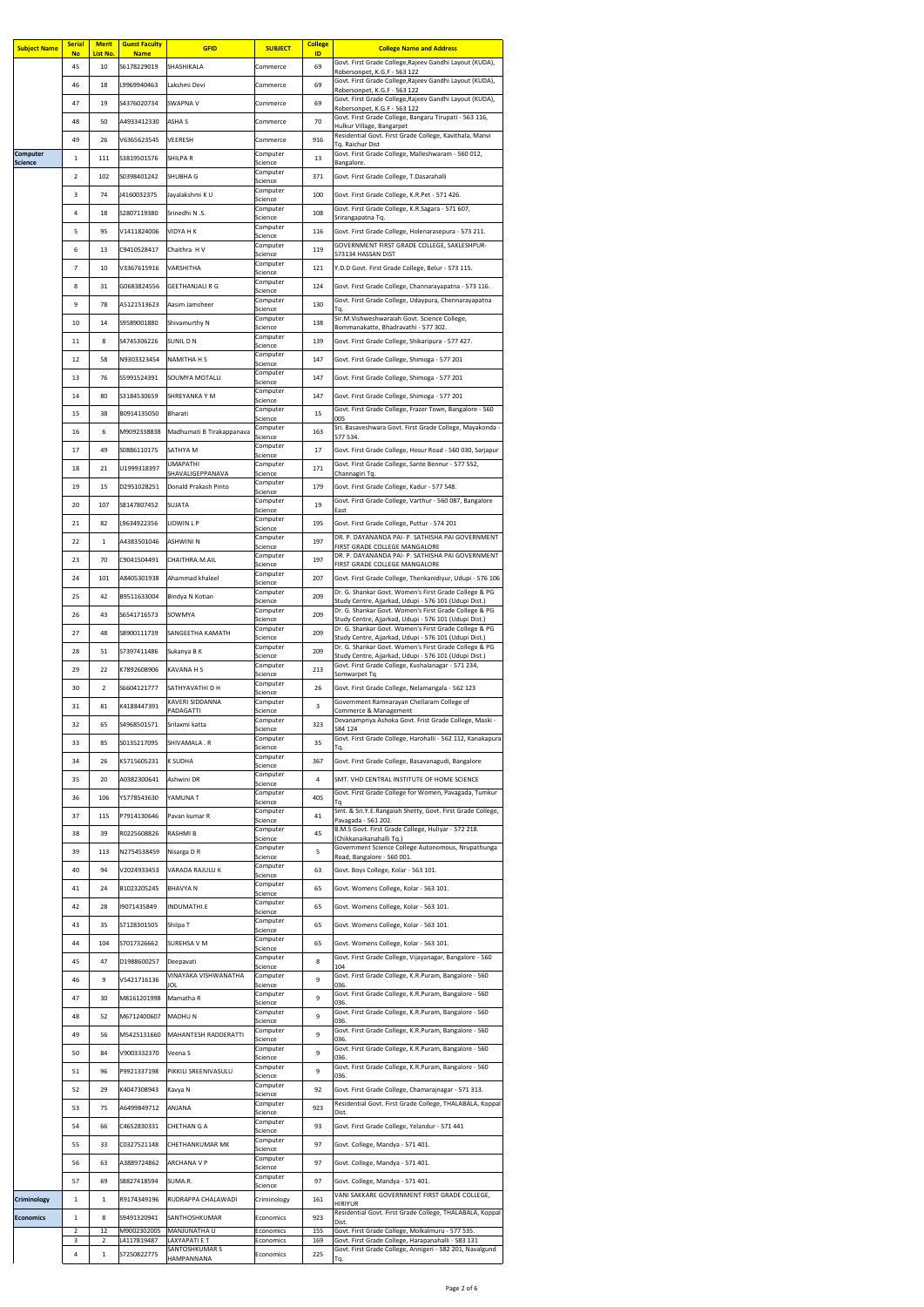| <b>Subject Name</b> | <b>Serial</b><br><b>No</b>     | <b>Merit</b><br>List No. | <b>Guest Faculty</b><br><b>Name</b> | <b>GFID</b>                                         | <b>SUBJECT</b>         | <b>College</b><br>ID | <b>College Name and Address</b>                                                                                       |
|---------------------|--------------------------------|--------------------------|-------------------------------------|-----------------------------------------------------|------------------------|----------------------|-----------------------------------------------------------------------------------------------------------------------|
|                     | 5                              | 31                       | M5714430364                         | MANJUNATH MUKRI                                     | Economics              | 230                  | Sri Jagadguru Thontadarya Govt. First Grade College,<br>Mundargi - 582 118                                            |
|                     | 6                              | 21                       | H8185108434                         | <b>HUCHHAPPA</b><br>SHIDDAPPANAVAR                  | Economics              | 231                  | Govt. First Grade College, and P G study center GADAG                                                                 |
|                     | 7                              | 18                       | J4453748086                         | <b>JAGADISH KUMAR B</b>                             | Economics              | 25                   | Govt. First Grade College, Sulebele - 562 129, Hoskote Tq.                                                            |
|                     | 8                              | 11                       | L6628640461                         | Lavanya                                             | Economics              | 253                  | Govt. First Grade College, Ankola - 581 353                                                                           |
|                     | 9                              | 22                       | R4131840403                         | <b>RAMANAGOUDA S</b><br><b>KARIGOUDRA</b>           | Economics              | 287                  | Government First Grade College ILKAL- 587 125 Hungund<br>Tq:                                                          |
|                     | 10                             | 6                        | K3508114387                         | KAVINDRAKUMAR<br><b>CHABUKSWAR</b>                  | Economics              | 296                  | Govt. First Grade College, Indi - 586 209                                                                             |
|                     | 11<br>12                       | 36<br>5                  | S1742714774<br>U3822950206          | <b>SHARANAPPA</b>                                   | Economics<br>Economics | 324<br>333           | Govt. First Grade College, Raichur - 584 101<br>Govt. First Grade College, Hitnala - 583 234, Koppal Tq.              |
|                     | 13                             | 24                       | Y2865822640                         | Uttamkumar<br>YOGESHA G K                           | Economics              | 339                  | SRIMATHI ANGADI VEERAMMA THIRUKAPPA GOVT FIRST                                                                        |
|                     |                                |                          |                                     |                                                     |                        |                      | <b>GRADE COLLEGE KUDLIGI</b><br>Gangavathi Venkataramanashetty Padmavathamma Govt.                                    |
|                     | 14                             | 34                       | S2613105470                         | <b>SREENATHA SHETTY V</b>                           | Economics              | 341                  | First Grade College, Hagaribommanahalli - 583 212.                                                                    |
|                     | 15<br>16                       | 33<br>4                  | P4429836027<br>G2371504274          | <b>PAVAN N HEGDE</b><br><b>GAJENDRA N</b>           | Economics<br>Economics | 343<br>344           | Govt. First Grade College, Siraguppa - 583 121.<br>Govt. First Grade College, Kurugod - 583 116                       |
|                     | 17                             | 43                       | R8086241263                         | RAGHAVENDRA                                         | Economics              | 346                  | Govt. First Grade College, Sandur - 583 119                                                                           |
|                     | 18                             | 9                        | N9754400428                         | <b>NARI ANANDA</b>                                  | Economics              | 350                  | <b>SGRCM Government Commerce and Management</b><br>College, Ballari                                                   |
|                     | 19<br>20                       | 35<br>27                 | T6302136182<br>S1055445255          | Thipperudrappa E<br>Sujata Kolati                   | Economics<br>Economics | 351<br>353           | Govt. First Grade College, Moka - 583 117, Bellary<br>Govt. First Grade College, Aurad (B) - 585 326                  |
|                     | 21<br>22                       | 28<br>30                 | D5069209280<br>L4843139914          | Dr. Shivakumar<br>LEELAVATI GOUDA                   | Economics<br>Economics | 355<br>375           | Govt. First Grade College, Bhalki - 585 328<br>Govt. First Grade College, Nippani, Belagavi                           |
|                     | 23<br>24                       | 25<br>16                 | H1456815000<br>T7581724808          | <b>HANUMANT</b><br>THYAGARAJU S J                   | Economics              | 401<br>59            | Govt. First Grade College for Women, Gadag                                                                            |
|                     | 25                             | 38                       | C6546223723                         | <b>CHANDRAGOUDA</b>                                 | Economics<br>Economics | 923                  | Govt. First Grade College, Gauribidanur - 561 208<br>Residential Govt. First Grade College, THALABALA, Koppal         |
| <b>Education</b>    |                                |                          |                                     | <b>BHARAMGOUDAR</b><br>Chandra Prabha.Y.R.          |                        | 244                  | Dist.<br>Govt. First Grade College, Sunkalbidari - 581 222,                                                           |
|                     | 1<br>$\overline{2}$            | 11<br>12                 | C4141442097<br>R4788513295          | <b>RAJAKUMAR NAIK K.B</b>                           | Education<br>Education | 286                  | Ranebennur Tq.<br>Govt. First Grade College, Hungund - 587 118                                                        |
| <b>Electronics</b>  | $\mathbf{1}$                   | 14                       | U6204701793                         | <b>USHA A R</b><br><b>CHANDRAKALA Y</b>             | Electronics            | 112                  | Govt. Science College, Hassan - 573 201.<br>Govt. First Grade College, Domlur, Bangalore                              |
| <b>English</b>      | $\mathbf{1}$<br>$\overline{2}$ | 42<br>37                 | C2719432494<br>S6242340424          | <b>SANDHYA MAJALATTI</b>                            | English<br>English     | 132<br>14            | Govt. First Grade College, Peenya, I stage, Bangalore -                                                               |
|                     |                                |                          |                                     |                                                     |                        |                      | 560 058<br>Govt. First Grade College, Frazer Town, Bangalore - 560                                                    |
|                     | 3                              | 24                       | B0413723496                         | <b>BHAGYALAKSHMI MAKAM</b>                          | English                | 15                   | 005                                                                                                                   |
|                     | 4                              | 57                       | N9991447274                         | <b>NAGARAJ</b>                                      | English                | 207                  | Govt. First Grade College, Thenkanidiyur, Udupi - 576 106                                                             |
|                     | 5<br>6                         | 60<br>31                 | S6150929098<br>R2907738013          | Saifkhan munimkhannavar<br>RAGHAVENDRA              | English<br>English     | 250<br>26            | Govt. First Grade College, Yallapura - 581 359.<br>Govt. First Grade College, Nelamangala - 562 123                   |
|                     | $\overline{7}$                 | 53                       | S4922100739                         | Smeeta S Patil                                      | English                | 271                  | Govt. First Grade College. Athani - 591304                                                                            |
|                     | 8                              | 28                       | V8806613096                         | <b>VITHOBA THORAT</b>                               | English                | 276                  | Govt. First Grade College, Kokatanoor (Katgeri) - 591 230<br>SHRI SHRIPADBODH SWAMIJI GOVERNMENT FIRST                |
|                     | 9                              | 25                       | S2203826686                         | Sangeeta Chimane                                    | English                | 277                  | <b>GRADE COLLEGE, MUDALAGI</b>                                                                                        |
|                     | 10                             | 38                       | L2197806332                         | LAXMI MAHADEV BARAGI                                | English                | 279                  | Sri. Rudragowda Patil Govt. First Grade College, Bilagi -<br>587 116.                                                 |
|                     | 11                             | 59                       | U4963926417                         | USHA MAIDARKAR A                                    | English                | 290                  | Govt First Grade College, Kaladagi- 587 204, Tq & Dist:<br>Bagalkot                                                   |
|                     | 12                             | 54                       | G1118619526                         | Gayatri Shilpi                                      | English                | 295                  | Shah.Sogamal.Peeraji.Oswal Govt. First Grade College,<br>Muddebihal - 586 212                                         |
|                     | 13                             | 33                       | L9359822198                         | LAKSHMI NARAYANA M S                                | English                | 3                    | Government Ramnarayan Chellaram College of                                                                            |
|                     | 14                             | 43                       | P4038253521                         | <b>PAVITRA</b>                                      | English                | 303                  | Commerce & Management<br>Govt First Grade College Afzalpur                                                            |
|                     | 15                             | 12                       | T5508246037                         | <b>THASEEN BEGUM</b>                                | English                | 307                  | Government First Grade College, Kalagi - 585 312,<br>Chittapura Tq:                                                   |
|                     | 16<br>17                       | 5<br>40                  | P7003726182<br>H2794922060          | <b>PAMPAPATHIKP</b><br>HANAMAGOUDA                  | English<br>English     | 317<br>329           | Govt. First Grade College, Shahapur - 585 223.<br>Govt. First Grade College, Kustagi - 584 121.                       |
|                     | 18                             | 39                       | C3560041928                         | <b>CHANNAPPAY</b>                                   | English                | 332                  | Govt. First Grade College, Hosabandihralapura, Koppal                                                                 |
|                     | 19                             | 15                       | N2895304337                         | <b>NAGARAJ</b>                                      | English                | 337                  | Tq:<br>Govt. First Grade College, Irakalgada - 583 237, Koppal                                                        |
|                     |                                |                          |                                     |                                                     |                        |                      | Tq.<br>Govt. First Grade College, Irakalgada - 583 237, Koppal                                                        |
|                     | 20                             | 18                       | J0103414778                         | <b>JYOTHI</b><br>VIJAYAKUMAR                        | English                | 337                  | Tq.<br>Govt. First Grade College, Irakalgada - 583 237, Koppal                                                        |
|                     | 21                             | 62                       | V0405204448                         | <b>MAHADEVAPPA H</b>                                | English                | 337                  | Tq.                                                                                                                   |
|                     | 22                             | 63                       | L2673244690                         | LAXMAN                                              | English                | 357                  | Govt. First Grade College, Behind Old Sugar<br>Factry, Humnabad Road, Chitaguppa - 585 412,                           |
|                     | 23                             | 36                       | R8687250329                         | RANADHEEERA KAMBLE                                  | English                | 372                  | Humnabaad Tq:<br>Govt. First Grade College, Harogeri, Raybag Tq, Belagavi                                             |
|                     | 24<br>25                       | 20<br>45                 | A6495210264<br>P5723938240          | ADARSHA.M<br><b>PAVITHRA</b>                        | English<br>English     | 373<br>373           | Govt. First Grade College, Muniyalu, Hebri Tq.<br>Govt. First Grade College, Muniyalu, Hebri Tq.                      |
|                     | 26                             | 47                       | S4281012792                         | <b>SALIYABEGUM</b>                                  | English                | 379                  | Govt. First Grade College, TAVRAGERA, Tq:Kushtagi Dt:<br>Koppal                                                       |
|                     | 27                             | $\overline{7}$           | H9946131097                         | <b>HUSNA TASNEEM</b>                                | English                | 38                   | Govt. First Grade College, Sira - 572 137.                                                                            |
|                     | 28<br>29                       | 29<br>51                 | S4293746655<br>A4146329981          | <b>SHIVA KUMARA S</b><br>A N VENKATESH NAYAK        | English<br>English     | 392<br>393           | Govt. First Grade College for Women'S, Koppal<br>Govt. First Grade College for Women, Raichur                         |
|                     | 30<br>31                       | 21<br>30                 | S8615111277<br>S7535911384          | SHIREENBEGUM HULGUR<br><b>SARASWATHI K</b>          | English<br>English     | 401<br>412           | Govt. First Grade College for Women, Gadag<br>Govt. First Grade College, Turuvihal, Sindhanur Tq.                     |
|                     | 32                             | 13                       | N8019108049                         | NAVEED SHIDENUR                                     | English                | 5                    | Government Science College Autonomous, Nrupathunga<br>Road, Bangalore - 560 001.                                      |
|                     | 33                             | 10                       | A1651200524                         | Archana H                                           | English                | 59                   | Govt. First Grade College, Gauribidanur - 561 208                                                                     |
|                     | 34                             | 52                       | V4215320593                         | <b>VEENADN</b>                                      | English                | 7                    | Dr.S.Gopalraju Govt. First Grade College, Anekal - 562106.                                                            |
|                     | 35                             | 35                       | C4695806547                         | <b>CHANDRASHEKHARA CT</b>                           | English                | 9                    | Govt. First Grade College, K.R.Puram, Bangalore - 560<br>036.                                                         |
| Geography           |                                | 3.                       | S4330340514                         | Shridhar Mudakavi                                   | Geography              | 221                  | Govt. First Grade College, "Jnana Dhara" Campus, Near<br>New KSRTC Bus Stand, 1st Cross, Kumareshwar Nagar,           |
|                     |                                |                          |                                     |                                                     |                        |                      | P.B. Road, Dharwad                                                                                                    |
|                     | $\overline{2}$<br>3            | 12<br>9                  | B9158200865<br>S7291354885          | <b>BASAVARAJ BIDNAL</b><br><b>SUKUMAR KOKATANUR</b> | Geography<br>Geography | 228<br>232           | Govt. First Grade College, Guledagudda-587203<br>Sri. K H Patil Govt. First Grade College, Hulukoti - 582 205,        |
|                     |                                |                          |                                     |                                                     |                        |                      | Gadag Tq:<br>SHRI SHRIPADBODH SWAMIJI GOVERNMENT FIRST                                                                |
|                     | 4                              | $\mathbf{2}$             | D8887310585                         | <b>DILEEP KADAPATTI</b>                             | Geography              | 277                  | <b>GRADE COLLEGE, MUDALAGI</b><br>Sri. Rudragowda Patil Govt. First Grade College, Bilagi -                           |
|                     | 5                              | 7 <sup>1</sup>           | V6326225923                         | <b>VIJAYAKUMAR CHALAWADI</b>                        | Geography              | 279                  | 587 116.                                                                                                              |
|                     | 6                              | 11                       | S2459529376                         | SUNANDA R HADAPAD                                   | Geography              | 289                  | Govt. First Grade College, Hunnur - 587 119, Jamakhandi<br>Tq.                                                        |
|                     | $\overline{7}$<br>8            | 5<br>10                  | S8777525303<br>N6343330743          | <b>SHRIKANTA S</b><br><b>NINGAJJA</b>               | Geography<br>Geography | 392<br>392           | Govt. First Grade College for Women'S, Koppal<br>Govt. First Grade College for Women'S, Koppal                        |
| <b>Hindi</b>        | 1                              | 5.                       | R2718120138                         | RAJARAJESWARI . H. G                                | Hindi                  | 117                  | Govt. First Grade College for Women, Holenarasipura -<br>573 211                                                      |
|                     | $\overline{2}$                 | 13                       | R1412039313                         | Ratna Sadashiv Gouda                                | Hindi                  | 140                  | Govt. First Grade College, Hosanagara - 577 418.                                                                      |
|                     | 3                              | 10                       | S5204111798                         | SHIVAKUMARA                                         | Hindi                  | 145                  | Smt. Indiragandhi Govt. First Grade College for Women,<br>Sagar - 577 401.                                            |
|                     | 4                              | 9                        | S5374339174                         | <b>SHAIK NOORULLA</b><br>Shameembanu Ummarsab       | Hindi                  | 151                  | Govt. Arts College, Chitradurga - 577 501.                                                                            |
|                     | 5.                             | 25                       | S6276150786                         | Kala                                                | Hindi                  | 17                   | Govt. First Grade College, Hosur Road - 560 030, Sarjapur<br>Govt. First Grade College, Varthur - 560 087, Bangalore  |
|                     | 6                              | $\mathbf{1}$             | S7174615977                         | <b>S.IRFAN BASHA</b>                                | Hindi                  | 19                   | East                                                                                                                  |
|                     | 7<br>8                         | $\overline{2}$<br>21     | K0076233144<br>S9913410845          | <b>KUSUMA B</b><br><b>SANDHYA</b>                   | Hindi<br>Hindi         | 192<br>193           | Govt. First Grade College, Vitla - 574 243, (Bantwala Tq.)<br>Govt. First Grade College, Kavur - 575 015. (Mangalore) |
|                     | 9                              | 27                       | M2112504361                         | Monisha                                             | Hindi                  | 197                  | DR. P. DAYANANDA PAI- P. SATHISHA PAI GOVERNMENT<br>FIRST GRADE COLLEGE MANGALORE                                     |
|                     | 10                             | 3                        | M2355823464                         | MEHANAZBEGUM<br><b>SARKHAVAS</b>                    | Hindi                  | $\overline{2}$       | Govt. Arts College, Dr. B R Ambedkar Veedhi, Bangalore -<br>560 001.                                                  |
|                     | 11                             | 16                       | P8793855784                         | <b>PAVITHRAL</b>                                    | Hindi                  | 20                   | Govt. First Grade College, Kadugodi - 560 067, Bangalore                                                              |
|                     | 12                             | 6                        | A0439704498                         | <b>ASHOK CLIFFORD DSOUZA</b>                        | Hindi                  | 212                  | East                                                                                                                  |
|                     | 13                             | 14                       | G8395945320                         | <b>GAIKWAD ANAND</b>                                | Hindi                  | 387                  | Govt. First Grade College, Kota Padukere - 576 221, Udupi<br>Govt. First Grade Women College, Tumkur                  |
|                     | 14                             | 8                        | R6729727778                         | RAMALAKSHMI H R                                     | Hindi                  | 53                   | GOVT FIRST GRADE COLLEGE, VIVEKANANDA NAGAR,<br>OPP VIDYANIKETHAN SCHOOL, RAILWAY STATION LINK,                       |
|                     |                                |                          |                                     |                                                     |                        |                      | <b>B.H. ROAD, TUMAKURU</b>                                                                                            |
|                     | 15                             | $\overline{7}$           | J5762016164                         | JASMINBANU TORAGALL                                 | Hindi                  | 8                    | Govt. First Grade College, Vijayanagar, Bangalore - 560<br>104                                                        |
|                     | 16                             | 29                       | M8568955316                         | MAHAMMAD ASIF MULLA                                 | Hindi                  | 86                   | Govt. First Grade College for Women, Hunsur - 571 105                                                                 |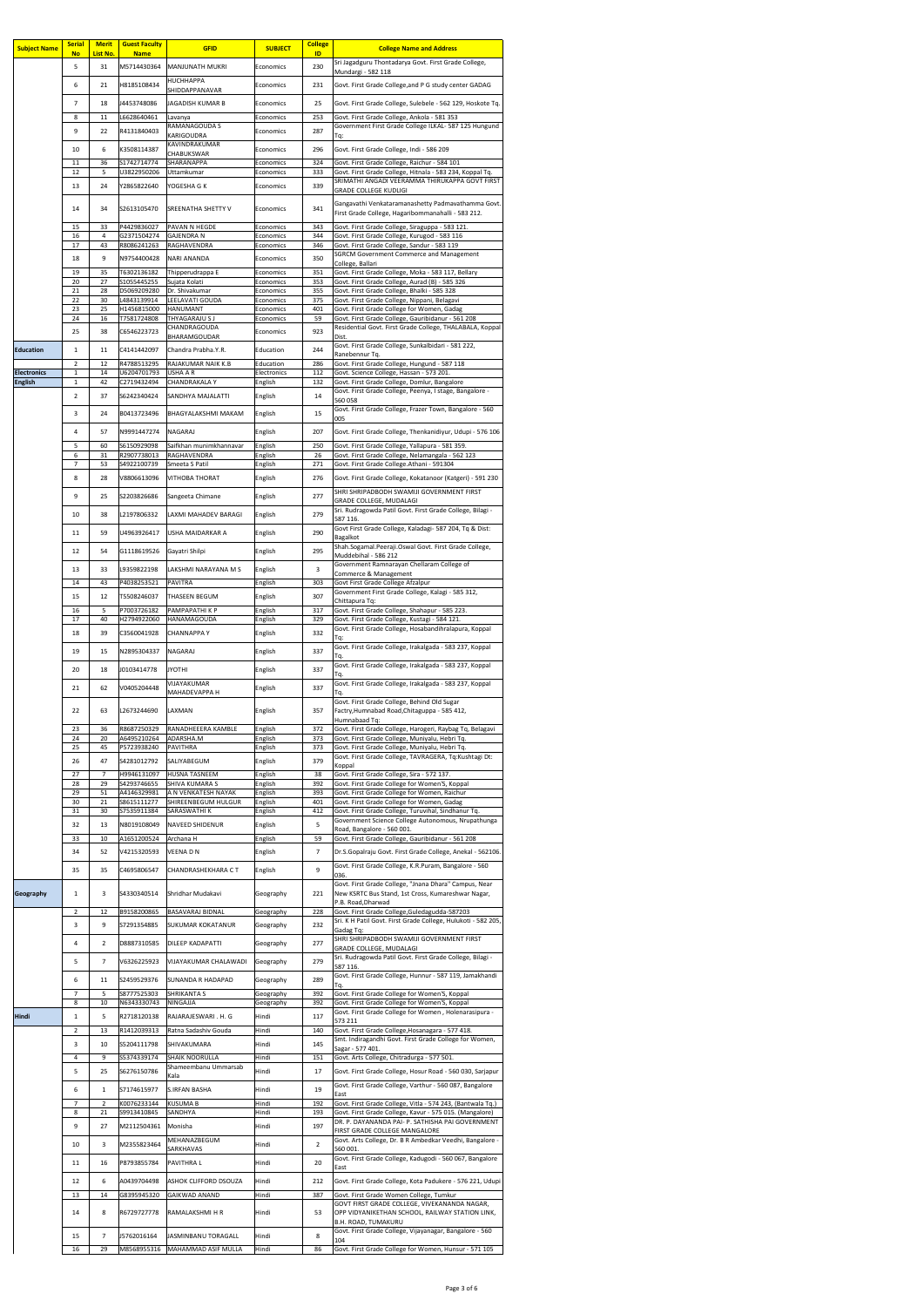| <b>Subject Name</b> | <b>Serial</b><br><b>No</b> | <b>Merit</b><br>List No. | <b>Guest Faculty</b><br><b>Name</b> | <b>GFID</b>                                     | <b>SUBJECT</b>                             | <b>College</b><br>ID | <b>College Name and Address</b>                                                                                       |
|---------------------|----------------------------|--------------------------|-------------------------------------|-------------------------------------------------|--------------------------------------------|----------------------|-----------------------------------------------------------------------------------------------------------------------|
|                     | 17                         | 24                       | A2222300377                         | Ashalatha                                       | Hindi                                      | 87                   | Govt. First Grade College, Siddartha Layout - 570 011,                                                                |
|                     | 18                         | 18                       | M9253952860                         | <b>MALATHI B R</b>                              | Hindi                                      | 908                  | <b>Mysore</b><br>Govt. First Grade College for Women, Gandada Koti,                                                   |
| <b>History</b>      | 1                          | 20                       | L1358150316                         | LALITHAMMA N                                    | History                                    | 143                  | Hassan.<br>Govt. First Grade College, ANAVATTI - 577 413, SORAB (T)                                                   |
|                     | $\overline{2}$             | 5                        | K9411046566                         | <b>KAMALA H S</b>                               | History                                    | 189                  | Govt. First Grade College, Haleangadi - 574                                                                           |
|                     |                            |                          |                                     |                                                 |                                            |                      | 146(Mangalore Tq.)<br>Govt. First Grade College for Women, Mangalore - 575                                            |
|                     | 3<br>4                     | 15<br>17                 | P1461352834<br>R4722805535          | PUSHPAKARA D<br><b>RASHMI H M</b>               | History<br>History                         | 198<br>206           | 001<br>Govt. First Grade College, Kaapu - 574 106, (Udupi Tq.)                                                        |
|                     | 5                          | 9                        | Y1586031442                         | YOGENDRA                                        | History                                    | 21                   | Govt. First Grade College, Hesarghatta, Bangalore - 560                                                               |
|                     |                            |                          |                                     |                                                 |                                            |                      | 088<br>Shree Benakappa Shankrappa Simhasanad Government                                                               |
|                     | 6                          | 40                       | M4113528319                         | <b>MANJUNATHAKS</b>                             | History                                    | 227                  | First Grade College, Gajendragad-582114 Gadag Dist.                                                                   |
|                     | $\overline{7}$             | 30                       | H4727748352                         | <b>HEMAVATI HARIKANT</b>                        | History                                    | 256                  | Govt. First Grade College, Sirsi - 581 401<br>Govt. First Grade College, Ainapura - 591 303, (Athani                  |
|                     | 8<br>9                     | 11<br>12                 | S3211014154<br>M4097428024          | <b>SANJAY HANJE</b><br><b>MADAR PARASAPPA</b>   | History<br>History                         | 261<br>271           | $Tq.$ )<br>Govt. First Grade College.Athani - 591304                                                                  |
|                     | 10                         | 42                       | M0361428692                         | MAHADEVAPPA SAVANTRI                            | History                                    | 284                  | Govt. First Grade College, Mudhol - 587 313                                                                           |
|                     | 11<br>12                   | 37<br>14                 | N7588819429<br>H8801541443          | NIRMALA M<br>HANUMANTAPPA                       | History<br>History                         | 285<br>320           | Govt. First Grade College, Badami - 587 201<br>Govt. College, Sindhanoor - 584 128.                                   |
|                     | 13                         | 27                       | V4946840327                         | VIRABHADRAPPA V HUMBI                           | History                                    | 334                  | Shri Alavandi Shivamurthyswamy Inamadar Kattimani<br>Hiremath Govt. First Grade College, Alavandi - 583 226,          |
|                     |                            |                          |                                     |                                                 |                                            |                      | Koppal Tq.<br>Shri Alavandi Shivamurthyswamy Inamadar Kattimani                                                       |
|                     | 14                         | 35                       | N2470912686                         | NIRMALA BANKAPUR                                | History                                    | 334                  | Hiremath Govt. First Grade College, Alavandi - 583 226,<br>Koppal Tq.                                                 |
|                     | 15                         | 13                       | V3024707636                         | <b>VIDHYASHREE S H</b>                          | History                                    | 339                  | SRIMATHI ANGADI VEERAMMA THIRUKAPPA GOVT FIRST                                                                        |
|                     | 16                         | 38                       | R8088026627                         | <b>RAMA A K</b>                                 | History                                    | 344                  | <b>GRADE COLLEGE KUDLIGI</b><br>Govt. First Grade College, Kurugod - 583 116                                          |
|                     | 17                         | 31                       | K2068935844                         | KENCHIKERE SHAMIULLA                            | History                                    | 346                  | Govt. First Grade College, Sandur - 583 119<br>Shri Shankar Anand Singh Govt. First Grade College,                    |
|                     | 18                         | 4                        | D4977521864                         | <b>DR.SHIVARAJA G.O</b>                         | History                                    | 347                  | Hospet - 583 201<br><b>SGRCM Government Commerce and Management</b>                                                   |
|                     | 19                         | 3                        | 19699948601                         | <b>ITTIGI DAYANANDA</b>                         | History                                    | 350                  | College, Ballari                                                                                                      |
|                     | 20                         | 22                       | G2969420343                         | <b>GIREESH B M</b>                              | History                                    | 350                  | <b>SGRCM Government Commerce and Management</b><br>College, Ballari                                                   |
|                     | 21                         | 25                       | L2059008079                         | LAXMANNA BASAPPA<br><b>HIREMANI</b>             | History                                    | 365                  | Govt. First Grade College, Mangalore, Yalburga Tq.                                                                    |
|                     | 22                         | 19                       | S3028527599                         | <b>SURESH KUMAR S M</b>                         | History                                    | 373                  | Govt. First Grade College, Muniyalu, Hebri Tq.                                                                        |
|                     | 23<br>24                   | 18<br>6                  | M8746150697<br>D6083342249          | <b>MAHANTESH ALUR</b><br><b>DASHARATH</b>       | History<br>History                         | 397<br>408           | Govt. First Grade College for Women, Bagalkote<br>Govt. First Grade College for Women, Sindhanur, Raichur             |
|                     |                            |                          |                                     |                                                 |                                            |                      | Govt. First Grade College, K.R.Puram, Bangalore - 560                                                                 |
|                     | 25                         | 8                        | V9919524609                         | <b>VEENA KUMARI D M</b>                         | History                                    | 9                    | 036.                                                                                                                  |
| <b>HOME SCIENCE</b> | $\mathbf{1}$               | 5                        | S4360230219                         | Sauda Samreen                                   | <b>HOME SCIENCE</b>                        | $\overline{4}$       | SMT. VHD CENTRAL INSTITUTE OF HOME SCIENCE                                                                            |
|                     | $\overline{2}$<br>3        | 6<br>8                   | B0261930559<br>V5464325978          | Bhavya H G<br>Vani D M                          | <b>HOME SCIENCE</b><br><b>HOME SCIENCE</b> | 4<br>4               | SMT. VHD CENTRAL INSTITUTE OF HOME SCIENCE<br>SMT. VHD CENTRAL INSTITUTE OF HOME SCIENCE                              |
|                     | 4<br>5                     | 10<br>11                 | S6430216170<br>S2974734436          | <b>SRIDHARA A S</b><br>S. SHOBHA                | <b>HOME SCIENCE</b><br><b>HOME SCIENCE</b> | 4<br>4               | SMT. VHD CENTRAL INSTITUTE OF HOME SCIENCE<br>SMT. VHD CENTRAL INSTITUTE OF HOME SCIENCE                              |
|                     | 6                          | $\overline{7}$           | Y1353843049                         | YASHWANTH G NAIK                                | <b>HOME SCIENCE</b>                        | 72                   | Maharanis Science College for Women, Mysore - 570 005.                                                                |
|                     | 7                          | 9                        | S4545242766                         | <b>SKANDA A G</b>                               | <b>HOME SCIENCE</b>                        | 72                   | Maharanis Science College for Women, Mysore - 570 005.                                                                |
| Industrial          |                            |                          | J4619526280                         | <b>JENNIFAR GONSALVIS</b>                       | Industrial                                 | 138                  | Sir.M.Vishweshwaraiah Govt. Science College,                                                                          |
| <b>Chemistry</b>    | 1                          | 3                        |                                     |                                                 | Chemistry<br>Industrial                    |                      | Bommanakatte, Bhadravathi - 577 302.                                                                                  |
|                     | $\overline{2}$             | 1                        | R1244401572                         | Reshma Jyotishi                                 | Chemistry                                  | 247                  | Govt Arts & Science College, Karwar - 581 301.                                                                        |
| <b>JOURNALISM</b>   | 1                          | $\overline{7}$           | M3310408987                         | MUNISHAMAGOWDA C                                | <b>JOURNALISM</b>                          | $\mathbf{1}$         | Maharanis Arts, Commerce and Management College for<br>Women, Bangalore - 560 0012.                                   |
|                     | $\overline{2}$<br>3        | $\mathbf{1}$<br>4        | R7872633848<br>P6221618852          | <b>RAGHAVENDRA</b><br><b>PRASAD SHENOY K</b>    | <b>JOURNALISM</b><br><b>JOURNALISM</b>     | 100<br>204           | Govt. First Grade College, K.R.Pet - 571 426.<br>Govt. First Grade College, Karkala - 574 104.                        |
| kannada             | 1<br>$\overline{2}$        | 25<br>35                 | F6005231377<br>R5284901307          | FATHIMABI A<br>RAJENDRA                         | kannada<br>kannada                         | 176<br>193           | Govt. First Grade College, Narasimharajapura - 577 134.<br>Govt. First Grade College, Kavur - 575 015. (Mangalore)    |
|                     | 3                          | 40                       | S4785339983                         | SHIVANAND                                       | kannada                                    | 193                  | Govt. First Grade College, Kavur - 575 015. (Mangalore)                                                               |
|                     | 4                          | 14                       | S5215624382                         | GOURAKKANAVAR<br><b>SARITHA B</b>               | kannada                                    | 198                  | Govt. First Grade College for Women, Mangalore - 575                                                                  |
|                     |                            |                          | M2640010953                         |                                                 |                                            |                      | 001                                                                                                                   |
|                     | 5                          | 9                        |                                     | <b>MAMATHA</b>                                  | kannada                                    | 212                  | Govt. First Grade College, Kota Padukere - 576 221, Udupi<br>Govt. First Grade College, Annigeri - 582 201, Navalgund |
|                     | 6                          | 26                       | S2514101176                         | <b>SUBHASH WALIKAR</b>                          | kannada                                    | 225                  | ΙTq.                                                                                                                  |
|                     | 7                          | 27                       | R7604107490                         | RAJESHWARI KALASAD                              | kannada                                    | 236                  | Lalithadevi Gurusiddappa Sindhur Govt. First Grade<br>College, Savanur - 581 118.                                     |
|                     | 8<br>9                     | 30<br>28                 | N3318247116<br>A1143846379          | NINGAPPA VANKANNAVAR<br><b>APPAYYA HOSAMANI</b> | kannada<br>kannada                         | 247<br>252           | Govt Arts & Science College, Karwar - 581 301.<br>Govt. First Grade College, Joida - 581 186                          |
|                     | 10                         | 11                       | S1508529992                         | <b>SHOBHA</b>                                   | kannada                                    | 263                  | Govt. First Grade College, Sadalaga (Chikkodi Tq.)<br>Shri C N Nirani Govt. First Grade College, Savalagi -           |
|                     | 11                         | 19                       | F4418522757                         | Fakeerappa s Koninavar                          | kannada                                    | 282                  | 587330, Jamakhandi Tq.                                                                                                |
|                     | 12                         | 7                        | P5132704122                         | PARASHURAM SANKOGAL                             | kannada                                    | 290                  | Govt First Grade College, Kaladagi- 587 204, Tq & Dist:<br>Bagalkot                                                   |
|                     | 13                         | 10                       | P6128115870                         | <b>PRAKASH G A</b>                              | kannada                                    | $\overline{3}$       | Government Ramnarayan Chellaram College of<br>Commerce & Management                                                   |
|                     | 14                         | $\mathbf{1}$             | V2837129891                         | <b>VENKATESHAPPA NM</b>                         | kannada                                    | 54                   | Govt. First Grade College, M.G.Road, Chikkaballapur - 562<br>101.                                                     |
|                     | 15                         | 16                       | N5110725624                         | <b>NANDINI BJ</b>                               | kannada                                    | 55                   | Government First Grade College and PG Centre,                                                                         |
|                     | 16                         | $\overline{2}$           | M8310259271                         | MALLIKARJUNA R                                  | kannada                                    | 59                   | Chintamani - 563 125.<br>Govt. First Grade College, Gauribidanur - 561 208                                            |
|                     | 17                         | 3                        | M9474252133                         | MEENAKSHI                                       | kannada                                    | 85                   | Govt. First Grade College, Hanagodu - 571 105, Hunsur<br>Tq.                                                          |
|                     | 18                         | 20                       | S2087141121                         | <b>SHIVARAJU S</b>                              | kannada                                    | 9                    | Govt. First Grade College, K.R.Puram, Bangalore - 560<br>036.                                                         |
|                     | 19                         | 17                       | Y4547124869                         | Yallappa Goddanavar                             | kannada                                    | 910                  | Govt First Grade College for Womens, Yadahalli,                                                                       |
| Law                 | $\mathbf{1}$               | 16                       | R6535042339                         | ROOPACHAND DHANAVANT                            | l Law                                      | 314                  | Tq:Mudhol Dist: Bagalkote.<br>Vijnaneshwar Govt Law College, Maratur, Gulbarga                                        |
| Management          | $\mathbf{1}$               | 47                       | M8091328846                         | <b>MEGHAVR</b>                                  | Management                                 | 116                  | University Campus, Gulbarga<br>Govt. First Grade College, Holenarasepura - 573 211.                                   |
|                     | $\overline{2}$             | 40                       | Y1670948739                         | Yogesh L                                        | Management                                 | 117                  | Govt. First Grade College for Women, Holenarasipura -<br>573 211                                                      |
|                     | 3                          | 63                       | C4157601801                         | CHANDRASHEKARA M                                | Management                                 | 118                  | Sri H D Devegowda Govt. First Grade                                                                                   |
|                     | 4                          | $\mathbf{1}$             | T1548748995                         | TULASI PRASANNAKUMAR A                          | Management                                 | 119                  | College, paduvalahippe<br>GOVERNMENT FIRST GRADE COLLEGE, SAKLESHPUR-                                                 |
|                     |                            |                          |                                     |                                                 |                                            |                      | 573134 HASSAN DIST<br>GOVERNMENT FIRST GRADE COLLEGE, SAKLESHPUR-                                                     |
|                     | 5                          | 53                       | P8253724606                         | Poornima M A                                    | Management                                 | 119                  | 573134 HASSAN DIST<br>Govt. First Grade College, Udaypura, Chennarayapatna                                            |
|                     | 6                          | 29                       | A9018022169                         | <b>ASHADL</b>                                   | Management                                 | 130                  | Tq.                                                                                                                   |
|                     | $\overline{7}$             | 4                        | S4346337196                         | <b>SURESHAN</b>                                 | Management                                 | 148                  | Govt. First Grade College and PG Centre, Thirthahalli -<br>577 432                                                    |
|                     | 8                          | 16                       | R4235000206                         | <b>Rakshith K R</b>                             | Management                                 | 148                  | Govt. First Grade College and PG Centre, Thirthahalli -<br>577 432                                                    |
|                     | 9                          | 28                       | S5789915908                         | Sabiha Banu                                     | Management                                 | 148                  | Govt. First Grade College and PG Centre, Thirthahalli -<br>577 432                                                    |
|                     | 10                         | 5                        | M9443052950                         | <b>MOHAMMED KHALEEL</b>                         | Management                                 | 154                  | Govt. First Grade College, Hosadurga - 577 527.                                                                       |
|                     | 11                         | 15                       | D2150759788                         | Devika B M                                      | Management                                 | 156                  | Vedavathi Govt. First Grade College, Hiriyur - 577598                                                                 |
|                     | 12<br>13                   | 41<br>37                 | S8827457369<br>R9513904639          | <b>SHREYA TADASAD</b><br>RESHMABEGUM            | Management<br>Management                   | 17<br>172            | Govt. First Grade College, Hosur Road - 560 030, Sarjapur<br>Janatha Government First Grade College, Basavapatna.     |
|                     | 14                         | 9                        | N1418719086                         | Needubin B                                      | Management                                 | 176                  | Govt. First Grade College, Narasimharajapura - 577 134.                                                               |
|                     | 15<br>16                   | 3<br>46                  | P5796110549<br>S0363707345          | <b>PATHUMABI SAHIRA</b><br>Shwetha M            | Management<br>Management                   | 187<br>188           | Govt. First Grade College, Belthangadi - 574 214.<br>Govt. First Grade College, Bettampadi - 574 259, (Puttur         |
|                     |                            |                          |                                     | SUNERABANU CHANDUSAB                            |                                            |                      | Tq.)<br>Govt. First Grade College, Kadugodi - 560 067, Bangalore                                                      |
|                     | 17                         | 64                       | S2902128971                         | <b>KALB</b><br>PRAVEENRAJ ANNAPPA               | Management                                 | 20                   | East<br>Govt. First Grade College, Byndoor - 576 214, (Kundapur                                                       |
|                     | 18                         | $\overline{7}$           | P3776430420                         | <b>SHETTY</b>                                   | Management                                 | 203                  | Tq.)                                                                                                                  |
|                     | 19                         | 33                       | S7998658217                         | <b>SWATHI S AMIN</b>                            | Management                                 | 207                  | Govt. First Grade College, Thenkanidiyur, Udupi - 576 106                                                             |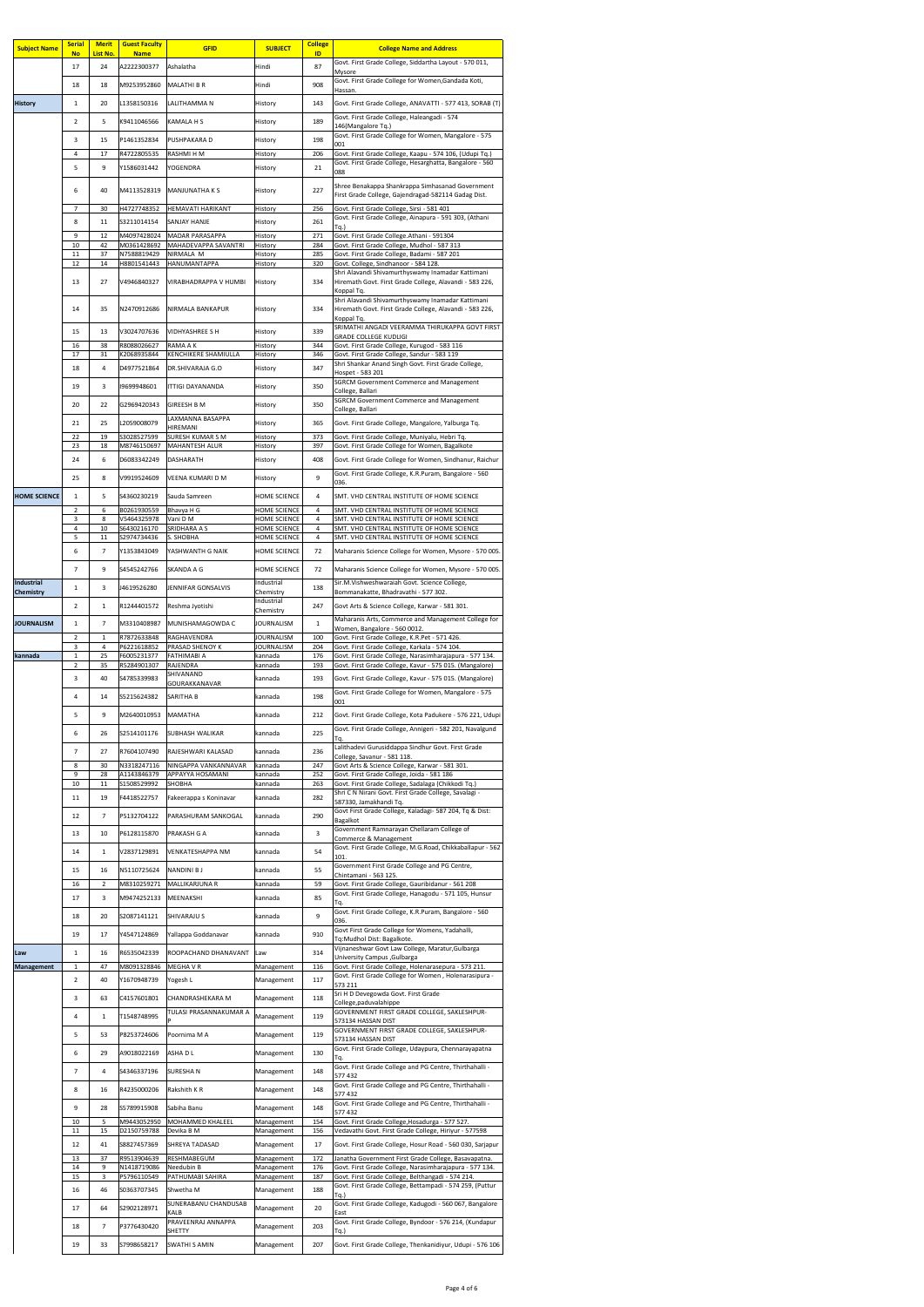| <b>Subject Name</b> | <b>Serial</b><br><b>No</b> | <b>Merit</b><br>List No. | <b>Guest Faculty</b><br><b>Name</b> | <b>GFID</b>                                   | <b>SUBJECT</b>                           | <b>College</b><br>ID | <b>College Name and Address</b>                                                                                 |
|---------------------|----------------------------|--------------------------|-------------------------------------|-----------------------------------------------|------------------------------------------|----------------------|-----------------------------------------------------------------------------------------------------------------|
|                     | 20                         | 34                       | S9156119689                         | <b>SHAILA MABEN</b>                           | Management                               | 209                  | Dr. G. Shankar Govt. Women's First Grade College & PG<br>Study Centre, Ajjarkad, Udupi - 576 101 (Udupi Dist.)  |
|                     | 21                         | 38                       | S6372032926                         | syed ahmed wakas                              | Management                               | 211                  | Govt First Grade College Koteshwara, Kundapura<br>Govt. First Grade College, Vijaypura Road, Devanahalli -      |
|                     | 22                         | 58                       | U0821400429                         | Usha V A                                      | Management                               | 23                   | 562 110.                                                                                                        |
|                     | 23<br>24                   | 49<br>51                 | R1798041869<br>M4136500698          | Rajat Subhas Pandit<br><b>MEGHABS</b>         | Management<br>Management                 | 257<br>34            | Govt. First Grade College, Siddapura - 581 355<br>Govt. First Grade College, Kanakapura - 562 117               |
|                     | 25<br>26                   | $\overline{2}$<br>31     | S0238256153<br>S6454207690          | <b>SAHANAD</b><br><b>SHOBHALL</b>             | Management<br>Management                 | 39<br>48             | Govt. First Grade College, Kunigal - 572 130.<br>Govt. First Grade College, Tiptur - 572 201                    |
|                     | 27                         | 65                       | J0507133426                         | JAYASHREE G V                                 | Management                               | 48                   | Govt. First Grade College, Tiptur - 572 201<br>GOVT FIRST GRADE COLLEGE, VIVEKANANDA NAGAR,                     |
|                     | 28                         | 14                       | N6410905135                         | Narendra K C                                  | Management                               | 53                   | OPP VIDYANIKETHAN SCHOOL, RAILWAY STATION LINK,                                                                 |
|                     | 29                         | 60                       | M1133212110                         | <b>MANJULA TY</b>                             | Management                               | 59                   | <b>B.H. ROAD, TUMAKURU</b><br>Govt. First Grade College, Gauribidanur - 561 208                                 |
|                     | 30                         | 17                       | S2151216842                         | SOWMYA M A                                    | Management                               | 64                   | Govt. College, Mulbagal - 563 131.<br>Govt. First Grade College, Rajeev Gandhi Layout (KUDA),                   |
|                     | 31                         | 57                       | A0115211039                         | Asha A                                        | Management                               | 69                   | Robersonpet, K.G.F - 563 122                                                                                    |
|                     | 32<br>33                   | 8<br>10                  | N3294719328<br>M8102731490          | <b>NALME P</b><br>Madhu G                     | Management<br>Management                 | 73<br>77             | Govt. First Grade College, K.R.Nagar - 571 602.<br>Govt. First Grade College, Periyapatna - 571 107.            |
|                     | 34                         | 18                       | S7673400795                         | <b>SUPRIYAL</b>                               | Management                               | 81                   | Govt. First Grade College, Saligrama - 571 604, K.R.Nagar<br>Тq.                                                |
|                     | 35                         | 6                        | A7715951180                         | <b>ASHADS</b>                                 | Management                               | 88                   | Govt. First Grade College, Hullahalli - 571 314, Nanjangud                                                      |
| <b>Marathi</b>      | $\mathbf{1}$               | 10                       | Y6548033460                         | YAMUNA CHOPADE                                | Marathi                                  | 381                  | Тq<br>Govt. First Grade College, Beedi, Khanapura Tq.                                                           |
| <b>MATHEMATICS</b>  | $\mathbf{1}$               | 33                       | M2295903969                         | Madalambike s                                 | <b>MATHEMATICS</b>                       | 114                  | GOVERNMENT FIRST GRADE COLLEGE FOR WOMEN,<br>M.G. ROAD, NEAR STADIUM, HASSAN - 573 201                          |
|                     | 2 <sup>1</sup>             | 42                       | A4239700637                         | Amrutha D                                     | <b>MATHEMATICS</b>                       | 118                  | Sri H D Devegowda Govt. First Grade<br>College, paduvalahippe                                                   |
|                     | 3                          | 30                       | R4928427075                         | <b>REKHA MARKALLI</b>                         | <b>MATHEMATICS</b>                       | 174                  | Govt. First Grade College, Koppa - 577 126.                                                                     |
|                     | 4<br>5                     | 44<br>17                 | A4945910713<br>B6328139326          | <b>AKASH YB</b><br>Bhagyashree Mohan Shinge   | <b>MATHEMATICS</b><br><b>MATHEMATICS</b> | 196<br>272           | Govt. First Grade College, Sullia - 574 239<br>Somavva C Angadi Govt. First Grade College, K.K.Koppa -          |
|                     |                            |                          |                                     |                                               |                                          |                      | 591 109, Belgaum<br>Govt. First Grade College, Navabag, Khaza Colony,                                           |
|                     | 6                          | 37                       | S4670620846                         | <b>SURAJ BENAKANAHALLI</b>                    | <b>MATHEMATICS</b>                       | 292                  | Vijayapur - 586 101                                                                                             |
|                     | 7<br>8                     | 18<br>22                 | A8179500418<br>S2873704997          | Ambika<br><b>SAPANA</b>                       | <b>MATHEMATICS</b><br><b>MATHEMATICS</b> | 303<br>303           | Govt First Grade College Afzalpur<br>Govt First Grade College Afzalpur                                          |
|                     | 9                          | 47                       | L0013713957                         | LEELA HIREMATH                                | <b>MATHEMATICS</b>                       | 312                  | Sri Shivalingeshwara Govt. First Grade College,<br>Madanahipparaga - 585 282, Aland Tq.                         |
|                     | 10                         | 45                       | K0498401693                         | <b>KAVYASHREE A R</b>                         | <b>MATHEMATICS</b>                       | 315                  | Govt. First Grade College, Yadgiri - 585 202.                                                                   |
|                     | 11<br>12                   | $7^{\circ}$<br>20        | V3628812148<br>V5850801798          | <b>VIDYASHREE VENKANNA</b><br>Venkatesh Reddy | <b>MATHEMATICS</b><br><b>MATHEMATICS</b> | 317<br>320           | Govt. First Grade College, Shahapur - 585 223.<br>Govt. College, Sindhanoor - 584 128.                          |
|                     | 13                         | 39                       | H9343531643                         | H MUTTAMMA                                    | <b>MATHEMATICS</b>                       | 324                  | Govt. First Grade College, Raichur - 584 101<br>Smt. Saraladevi Satheshchandra Agarwal Govt. First              |
|                     | 14                         | 8                        | R4604941840                         | Roja M                                        | <b>MATHEMATICS</b>                       | 340                  | Grade College, (Autonomous) S. N Pet                                                                            |
|                     | 15                         | 12                       | A3992621769                         | <b>ANUPAMA SP</b>                             | <b>MATHEMATICS</b>                       | 340                  | Smt. Saraladevi Satheshchandra Agarwal Govt. First<br>Grade College, (Autonomous) S. N Pet                      |
|                     | 16<br>17                   | 50<br>5                  | E0724818132<br>V6622503365          | <b>ESHWARI</b><br><b>VIJAYALAXMI HAVERI</b>   | <b>MATHEMATICS</b><br><b>MATHEMATICS</b> | 354<br>38            | Govt. First Grade College, Basavakalyana - 585 327<br>Govt. First Grade College, Sira - 572 137.                |
|                     | 18                         | $\mathbf{1}$             | K2263139122                         | <b>KAVYA K S</b>                              | <b>MATHEMATICS</b>                       | 44                   | Govt. First Grade College, Chikkanaikanahalli - 572 214.                                                        |
|                     | 19                         | 9                        | S2551822142                         | Shruthi R                                     | <b>MATHEMATICS</b>                       | 74                   | Sri. D Devaraj urs Govt. First Grade College, Hunsur - 571<br>105.                                              |
|                     | 20                         | 15                       | S1774027192                         | <b>SUDHAMANI V M</b>                          | <b>MATHEMATICS</b>                       | 74                   | Sri. D Devaraj urs Govt. First Grade College, Hunsur - 571<br>105.                                              |
|                     | 21                         | 16                       | L7734558215                         | <b>LATHAR</b>                                 | <b>MATHEMATICS</b>                       | 74                   | Sri. D Devaraj urs Govt. First Grade College, Hunsur - 571                                                      |
|                     | 22                         | 6                        | A7748703587                         | <b>ANUPAMA G S</b>                            | <b>MATHEMATICS</b>                       | 97                   | 105.<br>Govt. College, Mandya - 571 401.                                                                        |
| <b>MicroBiology</b> | 1<br>$\overline{2}$        | 11<br>13                 | Y2237310297<br>C9209536683          | YAMANAPPA HOSAMANI<br>Chaithra R              | MicroBiology<br>MicroBiology             | 138<br>112           | SMV Govt.Science College,Bommanakatte,Bhadravathi<br>Govt. Science College, Hassan - 573 201.                   |
|                     | 3                          | 15                       | S8759722178                         | SHEETHAL K S                                  | MicroBiology                             | 112                  | Govt. Science College, Hassan - 573 201.                                                                        |
|                     | 4                          | 9                        | S9202736362                         | <b>SHILPAK</b>                                | MicroBiology                             | 153                  | Govt. Science College, Chitradurga - 577 501.<br>Government Science College Autonomous, Nrupathunga             |
|                     | 5<br>6                     | 5<br>4                   | J6936752628<br>N1304305187          | JYOTHI K<br><b>NALINA B</b>                   | MicroBiology<br>MicroBiology             | 5<br>56              | Road, Bangalore - 560 001.<br>Government College for Women, Chintamani - 563 125.                               |
|                     | 7                          | $\overline{2}$           | M1503211428                         | Ms. SUBBARAJU A                               | MicroBiology                             | 6                    | Maharanis Science College for Women, Bangalore - 560                                                            |
|                     |                            |                          |                                     |                                               |                                          |                      | 001.<br>Maharanis Science College for Women, Bangalore - 560                                                    |
|                     | 8                          | $\overline{7}$           | K2607230838                         | KOMALA V                                      | MicroBiology                             | 6                    | 001.                                                                                                            |
|                     | 9                          | 6                        | A6604743913                         | <b>AFREEN BANU</b>                            | MicroBiology                             | 98                   | Govt. College for Women, M.C.Road, Mandya - 571 401.                                                            |
| <b>Music</b>        | $\mathbf{1}$               | 4                        | J5492828329                         | Jyothi S                                      | <b>Music</b>                             | $\mathbf{1}$         | Maharanis Arts, Commerce and Management College for<br>Women, Bangalore - 560 0012.                             |
|                     | $\overline{2}$             | 6                        | H2992929422                         | HADAPADA VISHNU                               | <b>Music</b>                             | 340                  | Smt. Saraladevi Satheshchandra Agarwal Govt. First                                                              |
| <b>Physics</b>      | $\mathbf{1}$               | 9                        | M7836249411                         | Manjunatha. K. V                              | Physics                                  | 283                  | Grade College, (Autonomous) S. N Pet<br>Govt. First Grade College, Navangar, Bagalkot                           |
|                     | 2                          | 17                       | S6855946567                         | <b>SIDDARAJU M</b>                            | Physics                                  | 141                  | Govt. First Grade College, Soraba - 577 429.<br>Govt. First Grade College, Shiralakoppa - 577 428,              |
|                     | 3                          | 28                       | G1521200229                         | Geetha. R                                     | <b>Physics</b>                           | 150                  | Shikaripura Tq:                                                                                                 |
|                     | 4<br>5                     | 3<br>5                   | D7386102930<br>L2334424234          | Devika L<br>LAXMI P. NEELAGUND                | Physics<br><b>Physics</b>                | 156<br>166           | Vedavathi Govt. First Grade College, Hiriyur - 577598<br>Govt. First Grade Womens College, Davanagere - 577 004 |
|                     |                            |                          |                                     |                                               |                                          |                      | Govt. First Grade College, Vamadapadavu - 574 324,                                                              |
|                     | 6                          | 48                       | C0363709948                         | <b>CHAITRA</b>                                | <b>Physics</b>                           | 191                  | (Bantwala Tq.)                                                                                                  |
|                     | $\overline{7}$             | $\overline{4}$           | N9466239707                         | Ningaraj Valmiki                              | Physics                                  | 220                  | Govt. First Grade College, Rajanagar, Hubli - 580 032<br>Sri Jagadguru Thontadarya Govt. First Grade College,   |
|                     | 8                          | 36                       | S3567239084                         | <b>SHASHIDHAR ADARAKATTI</b>                  | <b>Physics</b>                           | 230                  | Mundargi - 582 118<br>Sri Jagadguru Thontadarya Govt. First Grade College,                                      |
|                     | 9                          | 40                       | C6891219629                         | CHALAVADI BASAVARAJA                          | <b>Physics</b>                           | 230                  | Mundargi - 582 118                                                                                              |
|                     | 10<br>11                   | 6<br>12                  | M6751808296<br>T2038600277          | <b>MOHAMMED IRFAN</b><br>Tarannum Fathima K   | <b>Physics</b><br><b>Physics</b>         | 240<br>243           | Govt. First Grade College, Ranebennur - 581 115<br>Govt. First Grade College, Hanagal - 581 104                 |
|                     | 12                         | 8                        | A6301037231                         | Abeed Malvankar                               | Physics                                  | 269                  | Govt. First Grade College, Chikkodi - 591 201<br>Govt. First Grade College, Thyamagondglu - 562 132,            |
|                     | 13                         | 13                       | B6765503091                         | Bhavya G                                      | <b>Physics</b>                           | 27                   | Nelamangala Tq.                                                                                                 |
|                     | 14                         | 32                       | R8611833785                         | ROJA B S                                      | <b>Physics</b>                           | 273                  | Govt. First Grade College, Kittur 591 115, Bylahongala Tq:                                                      |
|                     | 15                         | 52                       | M0975405741                         | MAHANTESH BARAGANI                            | <b>Physics</b>                           | 278                  | Shri C.M.Mamani, Govt. First Grade College, Yaragatti 591<br>129, Saundatti Tq.                                 |
|                     | 16                         | 18                       | M6839936008                         | MANOJ TAPASHETTI                              | <b>Physics</b>                           | 292                  | Govt. First Grade College, Navabag, Khaza Colony,                                                               |
|                     |                            |                          |                                     |                                               |                                          |                      | Vijayapur - 586 101<br>Govt. First Grade College, Navabag, Khaza Colony,                                        |
|                     | 17                         | 19                       | P6002839631                         | POOJA                                         | <b>Physics</b>                           | 292                  | Vijayapur - 586 101<br>Govt. First Grade College, Navabag, Khaza Colony,                                        |
|                     | 18                         | 25                       | S2905506926                         | <b>SULTAN BABA</b>                            | <b>Physics</b>                           | 292                  | Vijayapur - 586 101                                                                                             |
|                     | 19                         | 35                       | G6159127332                         | <b>GOKARNA</b>                                | <b>Physics</b>                           | 295                  | Shah.Sogamal.Peeraji.Oswal Govt. First Grade College,<br>Muddebihal - 586 212                                   |
|                     | 20                         | 42                       | S3352127919                         | Shakeelpasha                                  | <b>Physics</b>                           | 295                  | Shah.Sogamal.Peeraji.Oswal Govt. First Grade College,<br>Muddebihal - 586 212                                   |
|                     | 21                         | 51                       | R4938505321                         | RASHMI                                        | <b>Physics</b>                           | 295                  | Shah.Sogamal.Peeraji.Oswal Govt. First Grade College,                                                           |
|                     | 22                         | 46                       | S3813542136                         | Sapparada Megha                               | Physics                                  | 328                  | Muddebihal - 586 212<br>Govt. First Grade College, Yelburga - 583 236.                                          |
|                     | 23                         | 10                       | M8159526526                         | MUMTARIN F M                                  | <b>Physics</b>                           | 33                   | Smt. Neelamma Kudur K A Sathyanarayana Setty Govt.                                                              |
|                     | 24                         | 44                       | A0546928921                         | A.suvarna                                     | <b>Physics</b>                           | 330                  | First Grade College, Kudur - 561 101. (Magadi Tq.)<br>Sri. Kolli Nageshwar Rao Govt. First Grade College,       |
|                     |                            |                          |                                     |                                               |                                          |                      | Gangavathi - 583 227.                                                                                           |
|                     | 25                         | 22                       | S6758919474                         | <b>SHIVAPPASL</b>                             | <b>Physics</b>                           | 341                  | Gangavathi Venkataramanashetty Padmavathamma Govt.<br>First Grade College, Hagaribommanahalli - 583 212.        |
|                     |                            |                          |                                     |                                               |                                          |                      |                                                                                                                 |
|                     | 26                         | 33                       | S0622318727                         | <b>SHREEDHARA K M</b>                         | <b>Physics</b>                           | 341                  | Gangavathi Venkataramanashetty Padmavathamma Govt.<br>First Grade College, Hagaribommanahalli - 583 212.        |
|                     | 27                         | 31                       | M7088641112                         | MADHU KUMAR B                                 | Physics                                  | 61                   | Govt. First Grade College, Vemagal - 563 157,                                                                   |
|                     | 28<br>29                   | 45<br>$\mathbf{2}$       | S4135436211<br>G9624414292          | <b>SUKANYA P</b><br><b>GOWTHAMI P N</b>       | <b>Physics</b><br><b>Physics</b>         | 64<br>65             | Govt. College, Mulbagal - 563 131.<br>Govt. Womens College, Kolar - 563 101.                                    |
|                     | 30                         | 43                       | S7472337037                         | <b>SHWETHA K BHAT</b>                         | Physics                                  | 70                   | Govt. First Grade College, Bangaru Tirupati - 563 116,                                                          |
| Politicla science   | 1                          | 10                       | G4354611248                         | GANGADHARAPPA N                               | Politicla science                        | 21                   | Hulkur Village, Bangarpet<br>Govt. First Grade College, Hesarghatta, Bangalore - 560                            |
|                     |                            |                          |                                     | <b>DYAMANNA</b>                               |                                          |                      | 088<br>Government First Grade College ILKAL- 587 125 Hungund                                                    |
|                     | $\overline{2}$             | 5                        | D8232632413                         | GOBBARAGUMPI                                  | Politicla science                        | 287                  | Tq:                                                                                                             |
|                     | 3                          | 17                       | S4369630637                         | <b>SHRISHAIL BAGEWADI</b>                     | Politicla science                        | 291                  | Govt. First Grade College, Rabakavi banahatti - 587 311,<br>Jamakhandi Tq.                                      |
|                     | 4                          | 24                       | M4681826958                         | MADHUSUDHANAREDDY                             | Politicla science                        | 327                  | Govt. First Grade College, Mudgal - 584 125, Lingasagur<br><b>Tq.</b>                                           |
|                     |                            |                          |                                     |                                               |                                          |                      |                                                                                                                 |